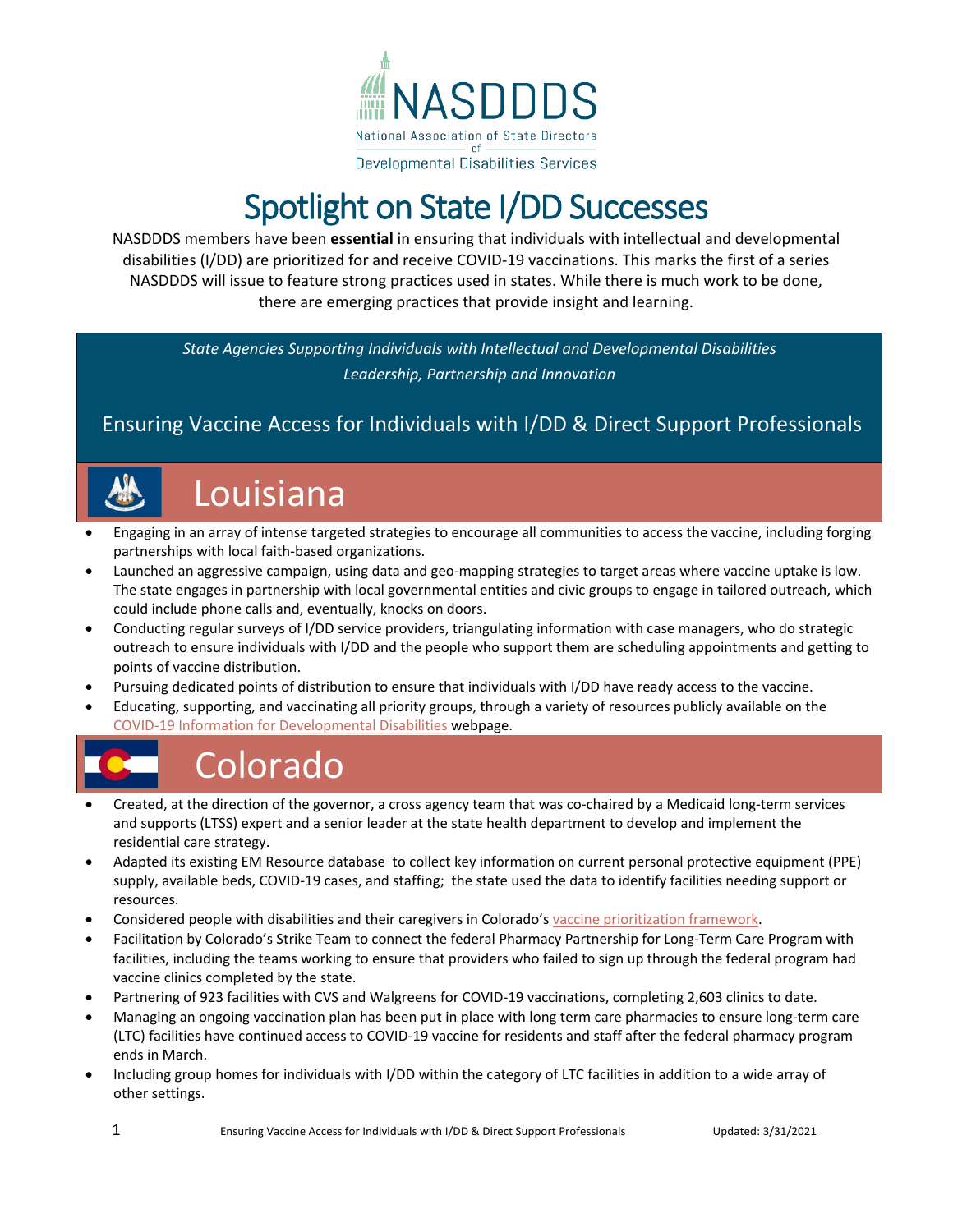- Providing [a Colorado COVID-19 Vaccination Data](https://covid19.colorado.gov/vaccine-data-dashboard) dashboard on statewide vaccine progress, which includes some key demographic information.
- Offering long term care guidance and opportunities for assistance through th[e Ongoing COVID-19 Long-Term Care](https://cdphe.colorado.gov/health-facility-covid-19-response/residential-care-strike-team/ongoing-covid-19-long-term-care)  [Vaccination Plan](https://cdphe.colorado.gov/health-facility-covid-19-response/residential-care-strike-team/ongoing-covid-19-long-term-care) website.

### **OH** Missouri

- Issued a [Memorandum for Home and Community Based Services](https://dmh.mo.gov/media/pdf/reporting-dd-service-participant-covid-19) requiring reporting of COVID-19 testing and cases through the state's incident management portal and an additional Electronic COVID-19 Case Reporting system.
- Established a role for the state's regional reporting Quality Enhancement Registered Nurse process for follow-up with service providers supporting individuals testing positive for COVID-19.
- Developed a [DD Coronavirus \(COVID-19\) Information](https://dmh.mo.gov/dev-disabilities/covid-19-information) webpage in March 2020 to provide the most current details about the virus to stakeholders of the Developmental Disabilities Division, including individuals, families, and contracted providers. This page features real-life stories from providers and families "from the field" describing successes among the challenges during COVID. This is in addition to regular stakeholder meetings.
- Conducted surveys with contracted providers regarding COVID-19 testing and vaccination needs for individuals served and direct support professionals (DSPs).
- Facilitated collaboration between the Developmental Disabilities Division and the Missouri Pharmacy Association to "match" providers with approved vaccinators if they were struggling to obtain access to the vaccine.
- Used repeated messaging statewide about free testing and vaccines.
- Reporting of statewide vaccination progress is updated regularly o[n Missouri's COVID-19 Dashboard](https://covidvaccine.mo.gov/data/) webpage.

# Ohio

- Identified several key lessons as a result of its COVID-19 management efforts, focusing on the importance of:
	- o internal agency coordination across policy, residential, regulatory, and support divisions
	- o relationships at the local level between local departments of health (LDHs) and County Boards as well as across state agencies
	- o ability of the state and local County Boards and providers to exchange data
	- $\circ$  facility-based services (e.g., ICF/IID) having relationships with local County Boards
	- o assisting residential providers to coordinate and communicate with each other during DSP staffing crisis that occurred throughout the pandemic
	- o using Major Unusual Incidents (MUI) Daily Monitoring, which includes data and trends on case, hospitalization, and mortality
	- o Ohio County Boards of DD tracking positivity rates and partnering for on-the-ground response using the Agency Weekly COVID-19 Report and using data to inform prioritization decisions
- Developed a full array of education and outreach materials including [a COVID-19 Guidance](https://dodd.ohio.gov/wps/portal/gov/dodd/about-us/covid_19_guidance) webpage with current resources for all stakeholders, [plain language information on the vaccination program,](https://dodd.ohio.gov/wps/portal/gov/dodd/about-us/covid_19_guidance/all-resources/vaccination) and social stories for individuals and families to increase education, which was developed in partnership with the University Center for Excellence in Developmental Disabilities (UCEDD).

## Indiana

- Included DSPs as part of Indiana's Phase 1-A roll-out effective December 31, 2020.
- Partnered with the Indiana Department of Health, Walgreens, and seven community-based disability service providers to vaccinate people with intellectual and developmental disabilities living in residential settings serving 2 or more individuals. This included approximately 4,800 individuals served by over 70 residential providers who were not otherwise vaccinated through the federal Pharmacy Partnership.
	- o To accomplish this, the eight disability service providers were supported in becoming vaccine providers and developing their capacity to support both in-home and clinic-based vaccine administration.
	- o Coordinated, in partnership with Walgreens, nearly 3,500 appointments across over 75 Walgreens stores, twice.